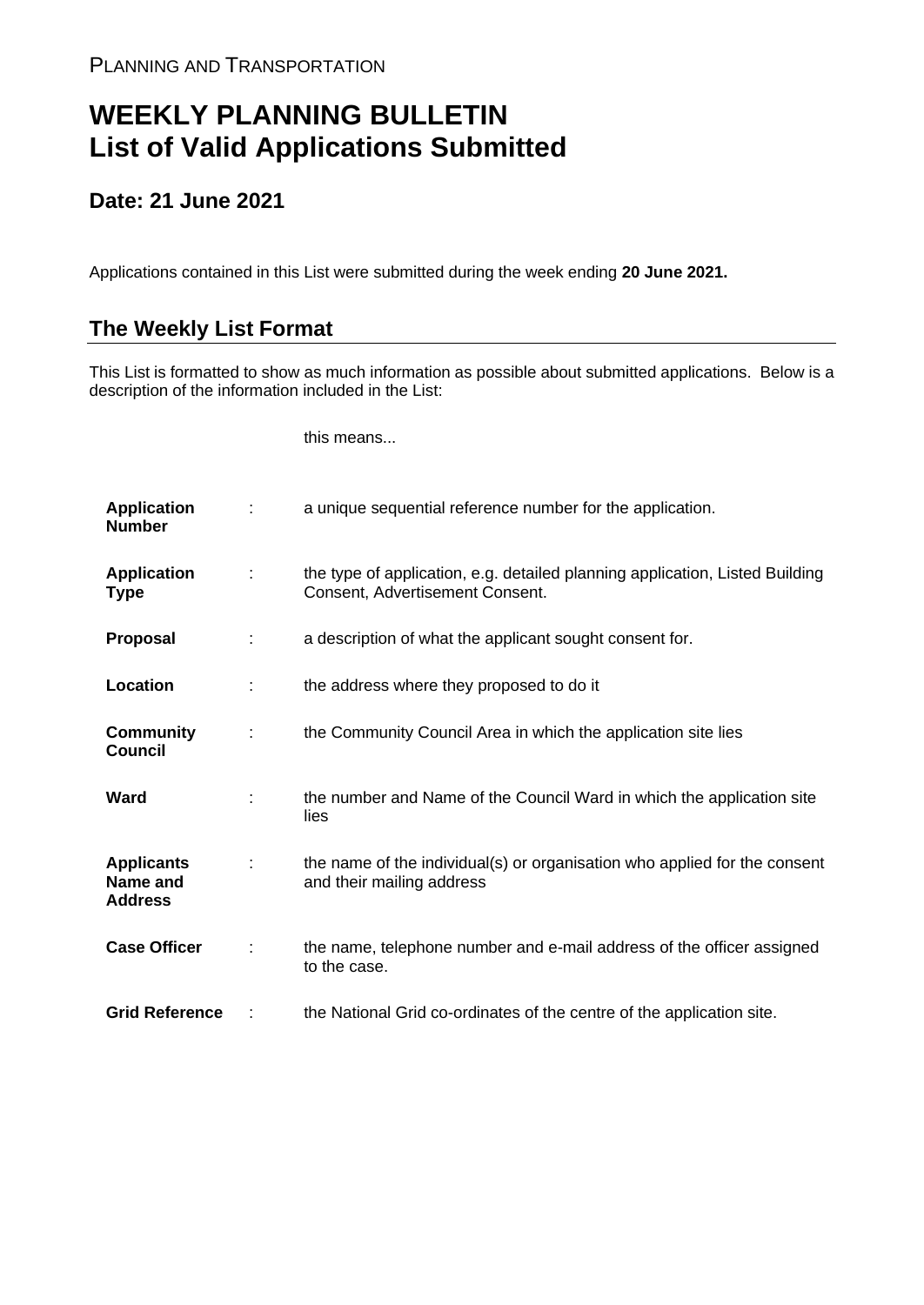| <b>Application No</b>                                                                                                          |         | : P/21/0327/FUL Earliest Date of<br>16 July 2021<br><b>Decision</b>                                                                                                                                                                                |  |  |  |  |
|--------------------------------------------------------------------------------------------------------------------------------|---------|----------------------------------------------------------------------------------------------------------------------------------------------------------------------------------------------------------------------------------------------------|--|--|--|--|
| <b>Application Type</b><br><b>Proposal</b><br>Location<br><b>Community Council</b><br>Ward<br><b>Applicant</b><br><b>Agent</b> | t,<br>÷ | <b>Planning Permission</b><br><b>Hierarchy Level</b><br>Local<br><b>Construction of Boundary Wall and Fence</b><br>31 Burns Avenue Larbert FK5 4FB<br>Larbert, Stenhousemuir and Torwood<br>05 - Bonnybridge and Larbert<br><b>Mr Chris Lamont</b> |  |  |  |  |
| <b>Case Officer</b><br><b>Grid Reference</b>                                                                                   |         | Stephen McClure (Tel. 01324 504702)<br>e-mail: stephen.mcclure@falkirk.gov.uk<br>286030 683829<br>View the application details                                                                                                                     |  |  |  |  |
|                                                                                                                                |         |                                                                                                                                                                                                                                                    |  |  |  |  |
| <b>Application No</b>                                                                                                          |         | : P/21/0332/FUL Earliest Date of<br>22 July 2021<br><b>Decision</b>                                                                                                                                                                                |  |  |  |  |
| <b>Application Type</b><br><b>Proposal</b>                                                                                     |         | <b>Hierarchy Level</b><br>: Planning Permission<br>Local<br>Extension to Building and External Alterations. Use of Ground<br>Floor for Class 1 (Shop) Use                                                                                          |  |  |  |  |
| <b>Location</b><br><b>Community Council</b><br><b>Ward</b><br><b>Applicant</b><br><b>Agent</b>                                 |         | RDUK Building Station Road Brightons Falkirk FK2 0TY<br><b>Brightons</b><br>08 - Lower Braes<br><b>FAO Steven and Catherine Peddie</b><br><b>Arka Architects</b><br>Sandy Wilson The Loft The Tattie Kirk Cow Wynd Falkirk FK1                     |  |  |  |  |
| <b>Case Officer</b>                                                                                                            |         | 1PU<br>Kevin Brown (Tel. 01324 504701)                                                                                                                                                                                                             |  |  |  |  |
| <b>Grid Reference</b>                                                                                                          |         | e-mail: kevin.brown@falkirk.gov.uk<br>: 293120 678111<br><b>View the application details</b>                                                                                                                                                       |  |  |  |  |
| <b>Application No</b>                                                                                                          |         | : P/21/0338/FUL Earliest Date of<br>9 July 2021<br><b>Decision</b>                                                                                                                                                                                 |  |  |  |  |
| <b>Application Type</b><br><b>Proposal</b>                                                                                     | ÷       | <b>Planning Permission</b><br><b>Hierarchy Level</b><br>Major<br>: Construction of Class 5. General Industrial Building and<br>Formation of Associated Access, Parking and Erection of Fencing                                                     |  |  |  |  |
| Location                                                                                                                       |         | Land To The South Of 127 Davids Loan Ivanhoe Drive<br><b>Abbotsford Business Park Falkirk</b>                                                                                                                                                      |  |  |  |  |
| <b>Community Council</b><br><b>Ward</b>                                                                                        |         | : Langlees, Bainsford and New Carron<br>06 - Falkirk North                                                                                                                                                                                         |  |  |  |  |
| <b>Applicant</b><br><b>Agent</b>                                                                                               |         | : Mr Alexander Anderson<br><b>BHC Ltd</b><br>Medwyn Park Edinburgh Road Carnwath South Lanarkshire<br><b>ML11 8HS</b>                                                                                                                              |  |  |  |  |
| <b>Case Officer</b>                                                                                                            |         | Julie Seidel (Tel. 01324 504880)<br>e-mail: julie.seidel@falkirk.gov.uk                                                                                                                                                                            |  |  |  |  |
| <b>Grid Reference</b>                                                                                                          |         | 289263 681965<br>View the application details                                                                                                                                                                                                      |  |  |  |  |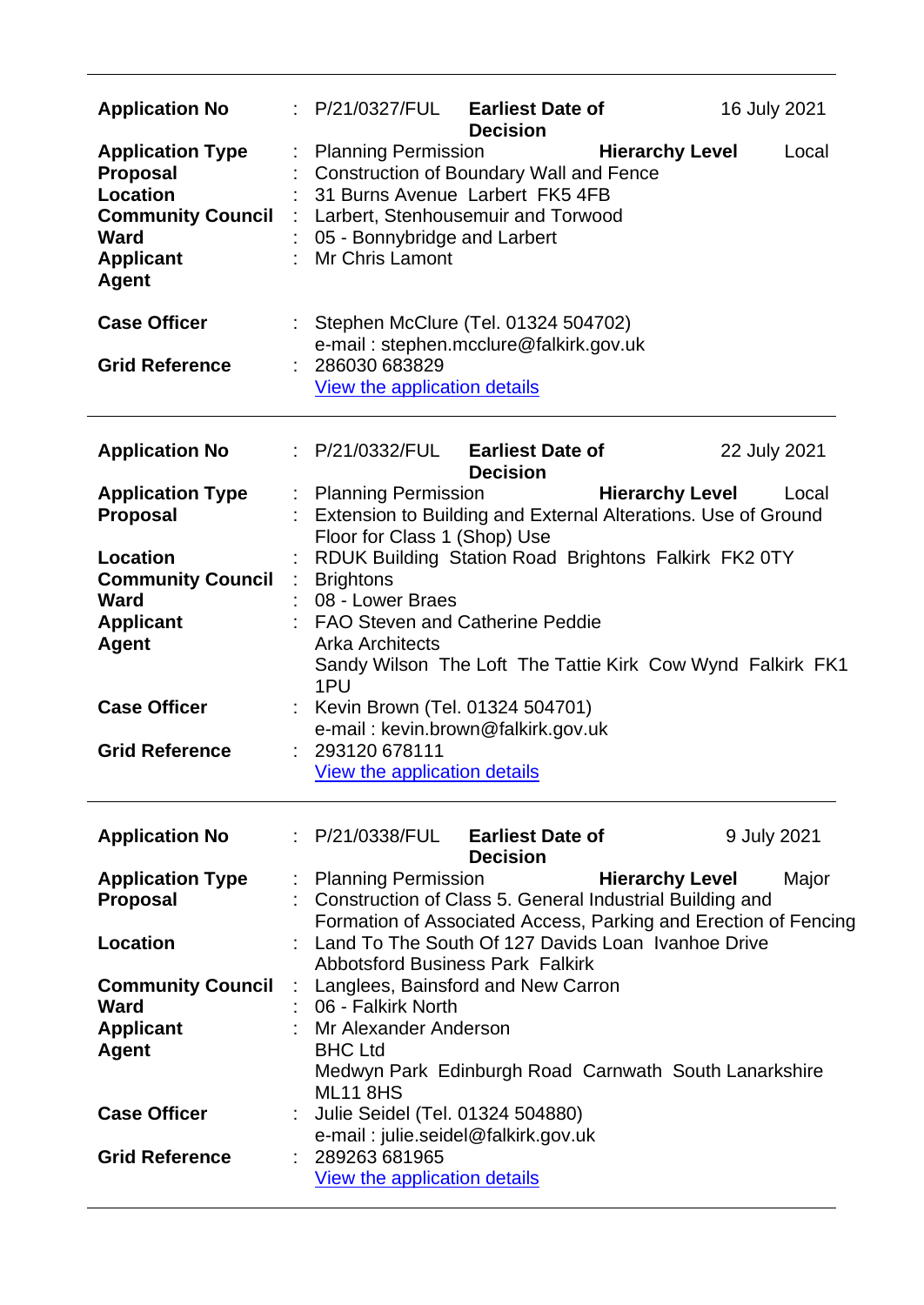| <b>Application No</b>                                                                                                                                                          | P/21/0341/FUL                                                                                                                                                                                                                                                                                                                                                                 | <b>Earliest Date of</b><br><b>Decision</b> |                        | 6 July 2021  |  |
|--------------------------------------------------------------------------------------------------------------------------------------------------------------------------------|-------------------------------------------------------------------------------------------------------------------------------------------------------------------------------------------------------------------------------------------------------------------------------------------------------------------------------------------------------------------------------|--------------------------------------------|------------------------|--------------|--|
| <b>Application Type</b><br><b>Proposal</b><br>Location<br><b>Community Council</b><br>Ward<br><b>Applicant</b><br><b>Agent</b><br><b>Case Officer</b><br><b>Grid Reference</b> | <b>Planning Permission</b><br><b>Extension to Dwellinghouse</b><br>23 Stevenson Avenue Polmont Falkirk FK2 0GU<br>: Polmont<br>08 - Lower Braes<br>: Mr & Mrs Bryce<br><b>TBB Architecture</b><br>Thomas Thomson 17 Cockburn Street Falkirk FK1 1DJ<br>John Cooney (Tel. 01324 504705)<br>e-mail: john.cooney@falkirk.gov.uk<br>292913 678328<br>View the application details |                                            | <b>Hierarchy Level</b> | Local        |  |
| <b>Application No</b>                                                                                                                                                          | : P/21/0345/FUL                                                                                                                                                                                                                                                                                                                                                               | <b>Earliest Date of</b><br><b>Decision</b> |                        | 16 July 2021 |  |
| <b>Application Type</b><br><b>Proposal</b><br>Location<br><b>Community Council</b><br>Ward<br><b>Applicant</b><br><b>Agent</b>                                                 | <b>Planning Permission</b><br>Conversion of 2 Flatted Dwellings to Form Dwellinghouse<br>54 Kelvin Street Grangemouth FK3 8EX<br><b>Grangemouth Community Council</b><br>02 - Grangemouth<br>Mr Alan Peters<br>Terri Welsh Architectural Design<br>Teresa Welsh 14 Bruce Terrace Cambusbarron Stirling FK7<br>9PD                                                             |                                            | <b>Hierarchy Level</b> | Local        |  |
| <b>Case Officer</b><br><b>Grid Reference</b>                                                                                                                                   | : Stewart Robson (Tel. 01324 504720)<br>e-mail: stewart.robson@falkirk.gov.uk<br>: 291412682115<br>View the application details                                                                                                                                                                                                                                               |                                            |                        |              |  |
| <b>Application No</b>                                                                                                                                                          | : P/21/0354/TEL                                                                                                                                                                                                                                                                                                                                                               | <b>Earliest Date of</b><br><b>Decision</b> |                        | 16 July 2021 |  |
| <b>Application Type</b>                                                                                                                                                        | : Telecommunications<br>Notification                                                                                                                                                                                                                                                                                                                                          |                                            | <b>Hierarchy Level</b> | Local        |  |
| <b>Proposal</b>                                                                                                                                                                | Installation of 18m Monopole, Cabinet and Associated Ancillary<br><b>Works</b>                                                                                                                                                                                                                                                                                                |                                            |                        |              |  |
| <b>Location</b>                                                                                                                                                                | Site To The North East Of 6 Sealock Court Bowhouse Road<br>Grangemouth                                                                                                                                                                                                                                                                                                        |                                            |                        |              |  |
| <b>Community Council</b><br><b>Ward</b><br><b>Applicant</b><br><b>Agent</b>                                                                                                    | <b>Grangemouth Community Council</b><br>02 - Grangemouth<br>: CK Hutchison Networks (UK) Ltd<br><b>WHP Telecoms Limited</b><br>Grace O'Donnell Helena House TroyMills Troy Road Leeds<br><b>LS18 5GN</b>                                                                                                                                                                      |                                            |                        |              |  |
| <b>Case Officer</b>                                                                                                                                                            | : Brent Vivian (Tel. 01324 504935)<br>e-mail: brent.vivian@falkirk.gov.uk                                                                                                                                                                                                                                                                                                     |                                            |                        |              |  |
| <b>Grid Reference</b>                                                                                                                                                          | 292854 680371<br>View the application details                                                                                                                                                                                                                                                                                                                                 |                                            |                        |              |  |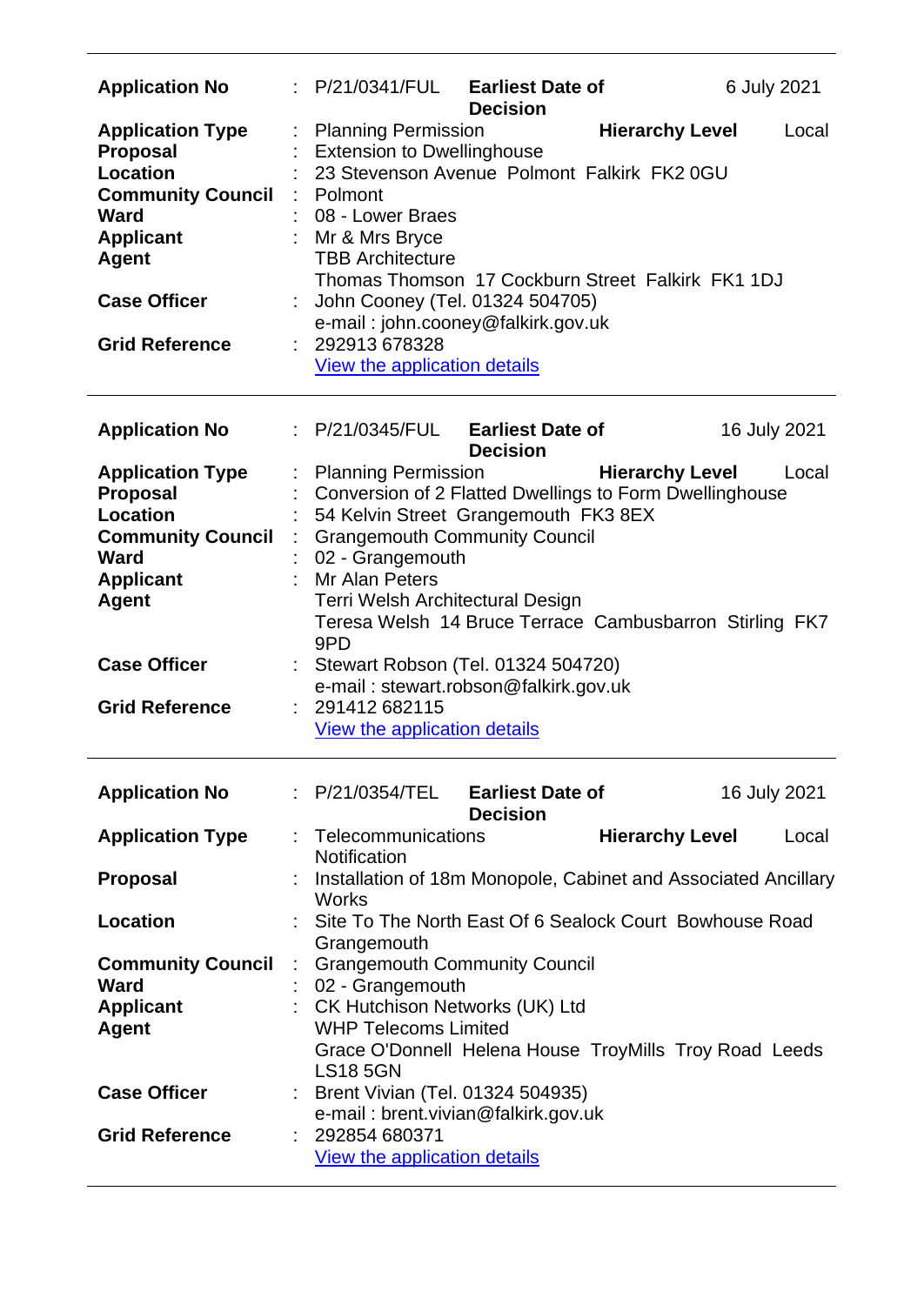| <b>Application No</b>                                                                                                                                                                        |                                                                                                                                                                                                                                 | : P/21/0358/FUL Earliest Date of<br><b>Decision</b>                                                                                                                 | 5 July 2021                                                                                 |
|----------------------------------------------------------------------------------------------------------------------------------------------------------------------------------------------|---------------------------------------------------------------------------------------------------------------------------------------------------------------------------------------------------------------------------------|---------------------------------------------------------------------------------------------------------------------------------------------------------------------|---------------------------------------------------------------------------------------------|
| <b>Application Type</b><br><b>Proposal</b><br><b>Location</b><br><b>Community Council</b><br><b>Ward</b><br><b>Applicant</b><br><b>Agent</b>                                                 | <b>Planning Permission</b><br><b>Extension to Dwellinghouse</b><br>08 - Lower Braes<br>: Mr Ross Gallacher                                                                                                                      | <b>Reddingmuirhead and Wallacestone</b>                                                                                                                             | <b>Hierarchy Level</b><br>Local<br>35 Wester Newlands Drive Reddingmuirhead Falkirk FK2 0ZX |
| <b>Case Officer</b><br><b>Grid Reference</b>                                                                                                                                                 | : 291208 677825<br>View the application details                                                                                                                                                                                 | : Stewart Robson (Tel. 01324 504720)<br>e-mail: stewart.robson@falkirk.gov.uk                                                                                       |                                                                                             |
| <b>Application No</b>                                                                                                                                                                        | P/21/0359/FUL                                                                                                                                                                                                                   | <b>Earliest Date of</b><br><b>Decision</b>                                                                                                                          | 9 July 2021                                                                                 |
| <b>Application Type</b><br><b>Proposal</b><br><b>Location</b><br><b>Community Council</b><br><b>Ward</b><br><b>Applicant</b><br><b>Agent</b><br><b>Case Officer</b><br><b>Grid Reference</b> | <b>Planning Permission</b><br><b>Extension to Dwellinghouse</b><br><b>Denny and District</b><br>03 - Denny and Banknock<br>Mr T McLung<br><b>Architectural Design Services</b><br>280793 682524<br>View the application details | 19 Temple Denny Road Denny FK6 6AN<br>Bill Crawford 3 Ritchie Place Bo'ness EH51 9TU<br>Stewart Robson (Tel. 01324 504720)<br>e-mail: stewart.robson@falkirk.gov.uk | <b>Hierarchy Level</b><br>Local                                                             |
| <b>Application No</b>                                                                                                                                                                        | P/21/0360/FUL                                                                                                                                                                                                                   | <b>Earliest Date of</b>                                                                                                                                             | 9 July 2021                                                                                 |
| <b>Application Type</b><br><b>Proposal</b><br><b>Location</b><br><b>Community Council : No Community Council</b><br><b>Ward</b><br><b>Applicant</b><br><b>Agent</b>                          | <b>Planning Permission</b><br><b>Extension to Dwellinghouse</b><br>07 - Falkirk South<br>Ms Avril Nicol<br><b>Arka Architects</b><br>1PU                                                                                        | <b>Decision</b><br>29 Gartcows Crescent Falkirk FK1 5QH<br>Derek Milne The Loft The Tattie Kirk Cow Wynd Falkirk FK1                                                | <b>Hierarchy Level</b><br>Local                                                             |
| <b>Case Officer</b><br><b>Grid Reference</b>                                                                                                                                                 | 287969 679439<br><b>View the application details</b>                                                                                                                                                                            | Stewart Robson (Tel. 01324 504720)<br>e-mail: stewart.robson@falkirk.gov.uk                                                                                         |                                                                                             |